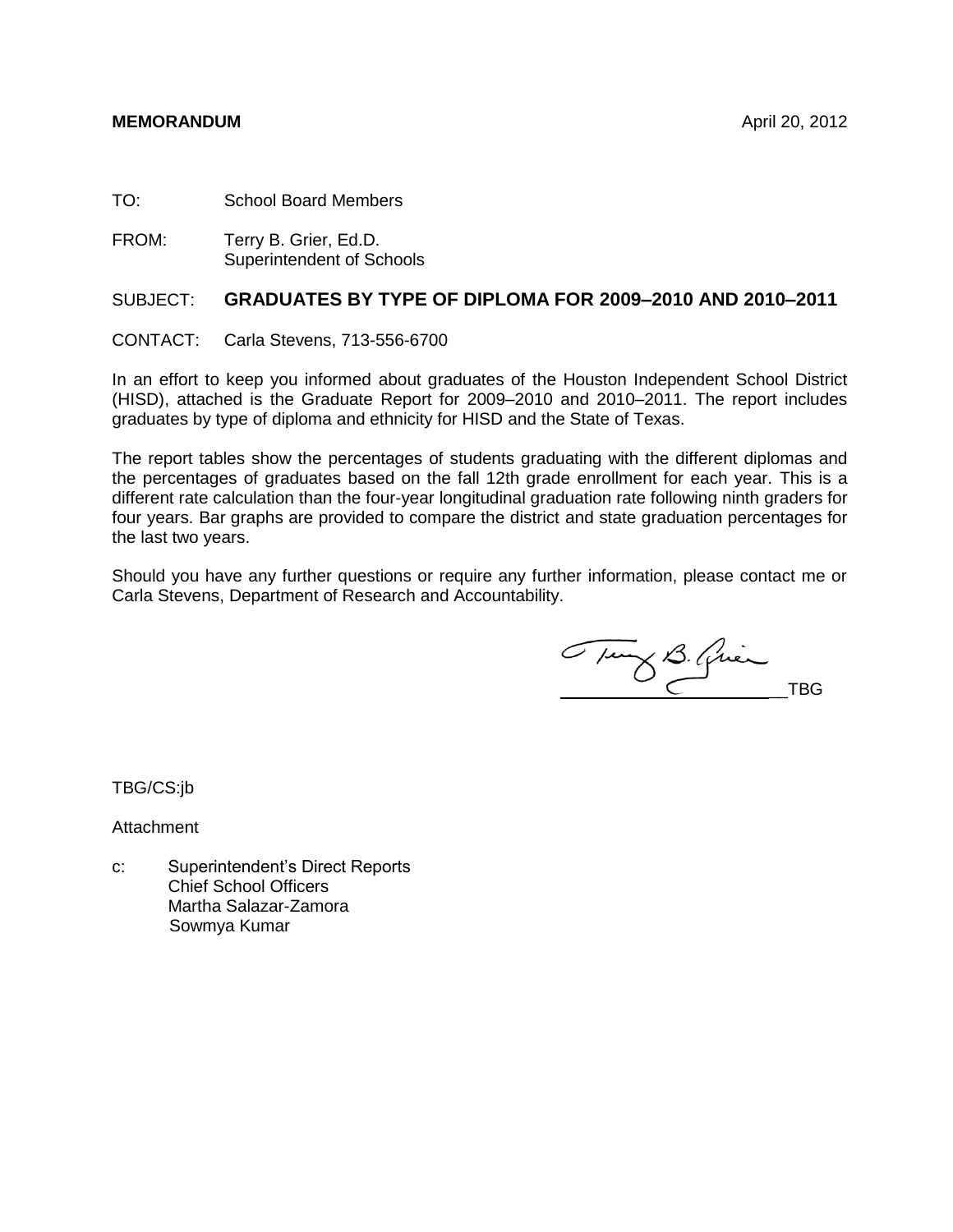## **HISD and Texas Percentage of Seniors Graduating by Race/Ethnicity, 2009–2010 and 2010–2011**

This chart presents the percentages of seniors graduating by race/ethnicity. Percentages were calculated by dividing the number of graduates within a subgroup by the number of  $12<sup>th</sup>$  grade students in the same subgroup. The number of  $12<sup>th</sup>$  grade students was based on the PEIMS fall enrollment. Data were taken from the "Houston Independent School District and Texas Total Graduates by Type of Diploma and Ethnicity, 2009–2010 and 2010–2011" table found on page 4 of this report.



#### **□HISD 2009-2010 □HISD 2010-2011 □Texas 2009-2010 ■Texas 2010-2011**

Note: Percentages based on fall 12<sup>th</sup> grade enrollment and graduation status. Sources: PEIMS Edit+ Reports Data Review: Graduates by Gender, Ethnicity and Graduation Type, 2010– 2011 and 2011–2012 Fall Collection, Resubmission. PEIMS Standard Reports, Texas Education Agency.

- There was an increase in the percentage of Hispanic seniors graduating from 2009–2010 to 2010–2011. HISD showed decreases in the total percentage of seniors graduating and the percentages of African American, Asian, and White seniors graduating. The state experienced increases in the percentage of African American, Hispanic, and White students graduating and a slight decrease in the percentage of Asian graduates.
- In 2009–2010, the percentages of HISD seniors graduating ranged from 97.4 percent for Asian students to 87.6 percent for Hispanic students. Texas percentages ranged from 98.9 percent for White students to 94.0 percent for African American students. In 2010–2011, the percentages of HISD seniors graduating ranged from 95.4 percent for White students to 88.7 percent for Hispanic students. Texas percentages ranged from 99.2 percent for White students to 96.3 percent for both African American and Hispanic students.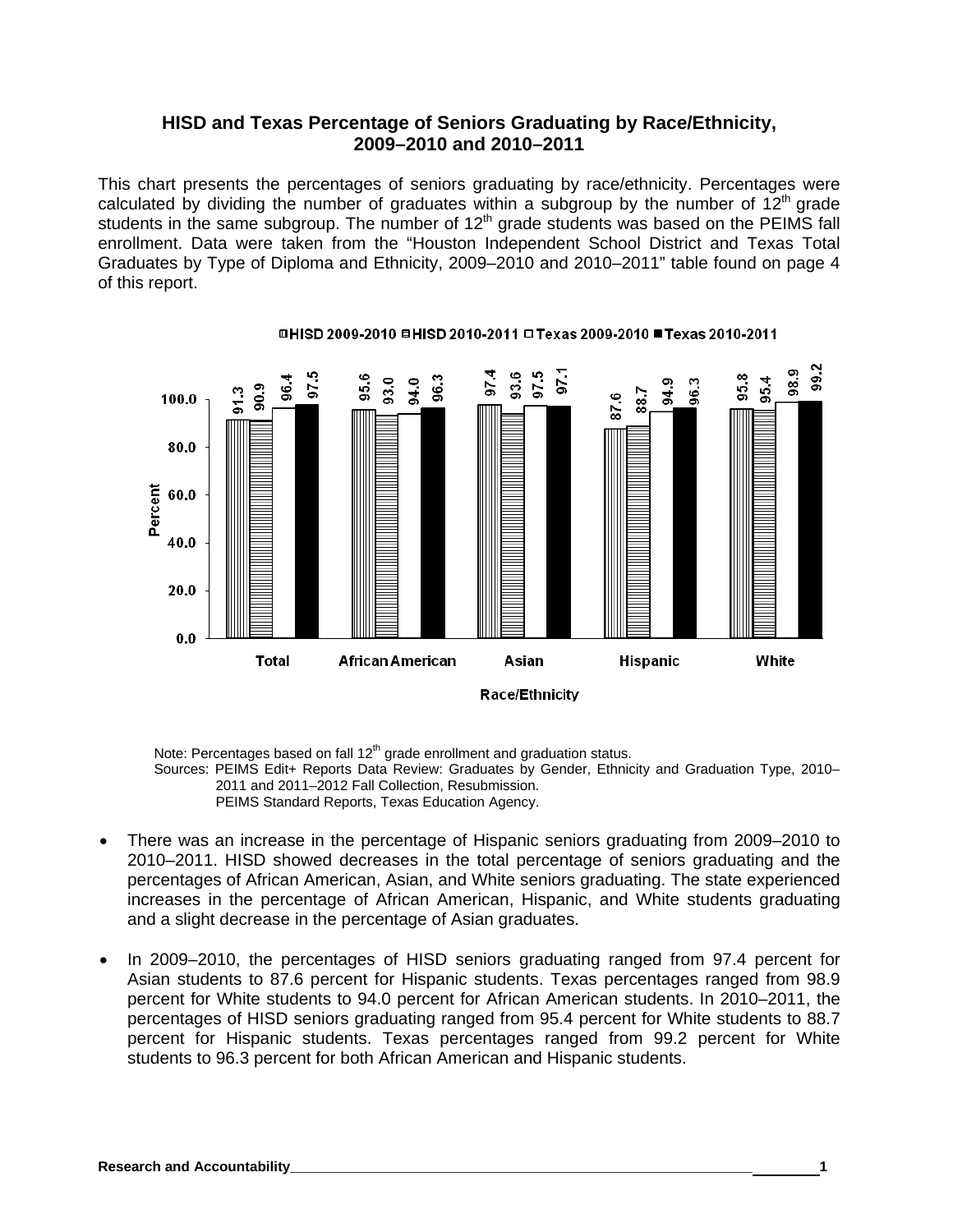## **HISD and Texas Diplomas by Type and Year**

The percentages of diplomas by type in this chart were calculated on the basis of all graduates. Data were taken from the "Houston Independent School District and Texas Total Graduates by Type of Diploma and Ethnicity, 2009–2010 and 2010–2011" table found on page 4 of this report.



Sources: PEIMS Edit+ Reports Data Review: Graduates by Gender, Ethnicity and Graduation Type, 2010– 2011 and 2011–2012 Fall Collection, Resubmission. PEIMS Standard Reports, Texas Education Agency.

- The largest percentage of HISD and Texas graduates received Recommended High School Program diplomas, followed by the IEP and Regular/Minimum Graduation, and the Distinguished Achievement Program diplomas in 2009–2010 and 2010–2011.
- The percentage of Texas graduates receiving Distinguished Achievement Program diplomas exceeded HISD by 6.2 percentage points in 2009–2010 and 7.1 percentage points in 2010– 2011. However, the percentage of HISD graduates earning either the Distinguished Achievement Program or the Recommended High School Program diploma exceeded the state by 3.4 percentage points in 2009–2010 and by 1.0 percentage point in 2010–2011.
- The percentage of HISD graduates receiving Distinguished Achievement Program diplomas decreased by 0.6 percentage point from 2009–2010 to 2010–2011 and the percentage of Texas graduates receiving Distinguished Achievement Program diplomas increased by 0.3 percentage point.
- The percentage of HISD graduates receiving Recommended High School Program diplomas decreased by 4.5 percentage points from 2009–2010 to 2010–2011, while the percentage of Texas graduates decreased 3.0 percentage points since the previous year. The percentage of HISD graduates earning IEP Completion and Regular/Minimum Program diplomas increased by 5.0 percentage points from 2009–2010 to 2010–2011, and the percentage of Texas graduates increased by 2.6 percentage points.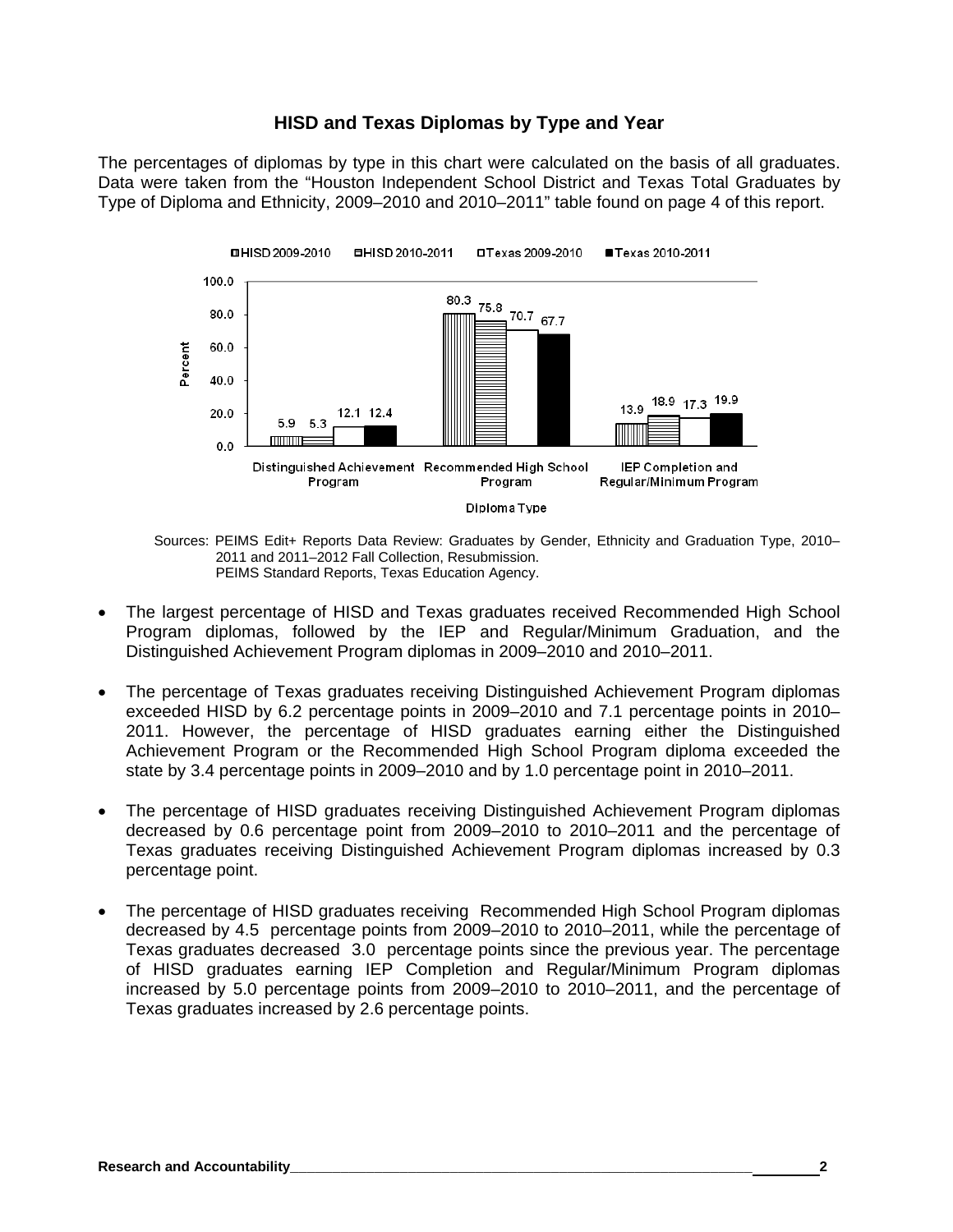### **HISD and Texas Graduates by Type of Diploma and Race/Ethnicity, 2009–2010 and 2010–2011**

The percentages of diplomas by type and race/ethnicity are presented in this chart. Together, the percentages of the three types of diplomas total 100 percent of the graduating students in a subgroup. Data were taken from the "Houston Independent School District and Texas Total Graduates by Type of Diploma and Ethnicity, 2009–2010 and 2010–2011" table found on page 4 of this report.



Sources: PEIMS Edit+ Reports Data Review: Graduates by Gender, Ethnicity and Graduation Type, 2010–2011 and 2011–2012 Fall Collection, Resubmission. PEIMS Standard Reports, Texas Education Agency.

- Across all subgroups, the highest percentage of students earned the Recommended High School Program diploma over the other types of diplomas offered for HISD and Texas. In HISD, Hispanic students experienced the highest rate earning this diploma type in 2009–2010 and 2010–2011 (83.2 and 78.0 percent respectively). These rates exceeded the statewide levels during the same two periods for Hispanic students (73.1 percent for 2009–2010 and 70.1 percent for 2010–2011). From 2009–2010 to 2010–2011, the percentage of HISD Hispanic students receiving Recommended High School program diplomas decreased 5.2 percentage points while the remaining student groups experienced declines of 0.4–5.1 percentage points. Over this same period of time, the percentage of Texas students receiving this diploma type also decreased for all ethnic groups.
- From 2009–2010 to 2010–2011, the percentage of HISD students receiving Distinguished Achievement Program diplomas increased for Asian and White students. At the state level, increases were observed for African American, Asian, and White students. The largest increase in HISD, 2.3 percentage points, occurred among White students compared to the state's largest increase of 2.8 percentage points among Asian students.
- The subgroup with the largest percentage of HISD and Texas graduates receiving an IEP Completion or Regular/Minimum Graduation diploma was the African American student group for both 2009–2010 (18.6 and 23.6 percent, respectively) and 2010–2011 (22.5 and 27.1 percent, respectively).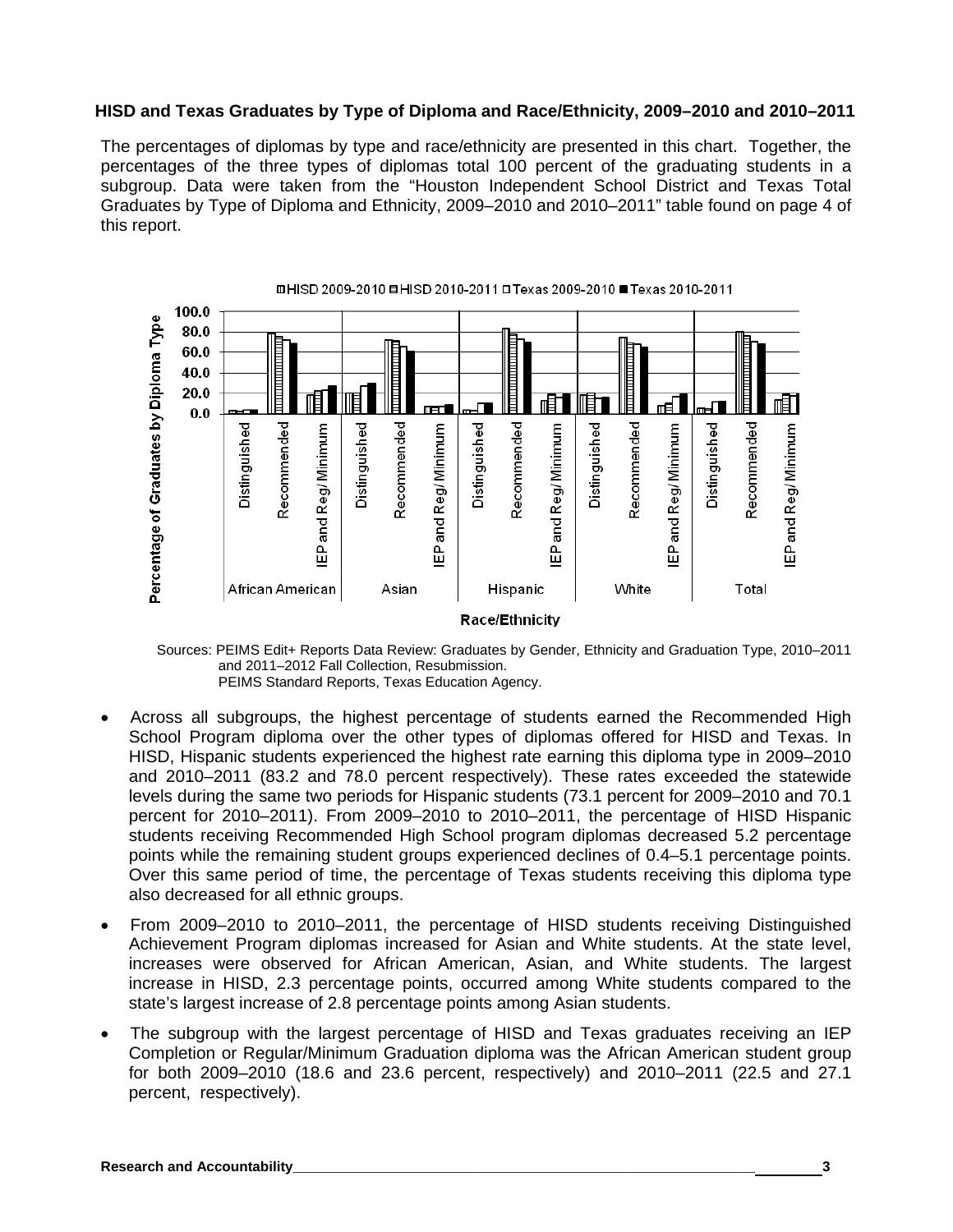## **Houston Independent School District and Texas Total Graduates by Type of Diploma and Ethnicity, 2009–2010 and 2010–2011**

| American<br>African<br>Ind/Alaskan<br>White<br><b>Total</b><br>American<br>Asian/Pac.Isl.<br><b>Hispanic</b><br><b>Native</b><br><b>Two or More</b><br><b>HISD</b><br><b>Type of Diploma</b><br>88<br>150<br><5<br>207<br><b>Distinguished</b><br>Count<br>74<br>8<br>2.4<br>20.7<br>2.8<br>20.4<br>%<br>0.0<br><b>Achievement</b><br>2,332<br>306<br>4.158<br>700<br>34<br>Recommended<br>Count<br>15<br>71.8<br>68.2<br>69.1<br>60.7<br>%<br>75.1<br>78.0<br><b>High School Pam</b><br><b>Completion of Indiv</b><br>2010-2011<br><b>Educ Plan and</b><br>32<br>699<br>1.025<br>5<br>Count<br>106<br>14<br>7.5<br>%<br>22.5<br>19.2<br>22.7<br>10.5<br>25.0<br>Regular/ Minimum<br><b>HISD Total</b><br>3.105<br>426<br>5.333<br>1.013<br>56<br>Count<br>22<br>Graduates<br>3,338<br>10,952<br>12th Grade Fall<br>455<br>6,015<br>26<br>1,062<br>56<br>Count<br>93.0<br>93.6<br>88.7<br>84.6<br>95.4<br>100.0<br>%<br><b>Enrollment</b><br>72<br>86<br>184<br>5<<br>182<br>10<br><b>Distinguished</b><br>Count<br>%<br>2.6<br>20.6<br>3.8<br>18.1<br><b>Achievement</b><br>2.198<br>302<br>4,007<br>25<br>746<br>Recommended<br>Count<br>42 |           |                        | <b>Ethnicity</b> |      |      |      |      |      |  |         |  |
|-----------------------------------------------------------------------------------------------------------------------------------------------------------------------------------------------------------------------------------------------------------------------------------------------------------------------------------------------------------------------------------------------------------------------------------------------------------------------------------------------------------------------------------------------------------------------------------------------------------------------------------------------------------------------------------------------------------------------------------------------------------------------------------------------------------------------------------------------------------------------------------------------------------------------------------------------------------------------------------------------------------------------------------------------------------------------------------------------------------------------------------------------|-----------|------------------------|------------------|------|------|------|------|------|--|---------|--|
|                                                                                                                                                                                                                                                                                                                                                                                                                                                                                                                                                                                                                                                                                                                                                                                                                                                                                                                                                                                                                                                                                                                                               |           |                        |                  |      |      |      |      |      |  |         |  |
|                                                                                                                                                                                                                                                                                                                                                                                                                                                                                                                                                                                                                                                                                                                                                                                                                                                                                                                                                                                                                                                                                                                                               |           |                        |                  |      |      |      |      |      |  |         |  |
|                                                                                                                                                                                                                                                                                                                                                                                                                                                                                                                                                                                                                                                                                                                                                                                                                                                                                                                                                                                                                                                                                                                                               |           |                        |                  |      |      |      |      |      |  |         |  |
|                                                                                                                                                                                                                                                                                                                                                                                                                                                                                                                                                                                                                                                                                                                                                                                                                                                                                                                                                                                                                                                                                                                                               |           |                        |                  |      |      |      |      |      |  | 529     |  |
|                                                                                                                                                                                                                                                                                                                                                                                                                                                                                                                                                                                                                                                                                                                                                                                                                                                                                                                                                                                                                                                                                                                                               |           |                        |                  |      |      |      |      |      |  | 5.3     |  |
|                                                                                                                                                                                                                                                                                                                                                                                                                                                                                                                                                                                                                                                                                                                                                                                                                                                                                                                                                                                                                                                                                                                                               |           |                        |                  |      |      |      |      |      |  | 7,545   |  |
|                                                                                                                                                                                                                                                                                                                                                                                                                                                                                                                                                                                                                                                                                                                                                                                                                                                                                                                                                                                                                                                                                                                                               |           |                        |                  |      |      |      |      |      |  | 75.8    |  |
|                                                                                                                                                                                                                                                                                                                                                                                                                                                                                                                                                                                                                                                                                                                                                                                                                                                                                                                                                                                                                                                                                                                                               |           |                        |                  |      |      |      |      |      |  |         |  |
|                                                                                                                                                                                                                                                                                                                                                                                                                                                                                                                                                                                                                                                                                                                                                                                                                                                                                                                                                                                                                                                                                                                                               |           |                        |                  |      |      |      |      |      |  |         |  |
|                                                                                                                                                                                                                                                                                                                                                                                                                                                                                                                                                                                                                                                                                                                                                                                                                                                                                                                                                                                                                                                                                                                                               |           |                        |                  |      |      |      |      |      |  | 1,881   |  |
|                                                                                                                                                                                                                                                                                                                                                                                                                                                                                                                                                                                                                                                                                                                                                                                                                                                                                                                                                                                                                                                                                                                                               |           |                        |                  |      |      |      |      |      |  | 18.9    |  |
|                                                                                                                                                                                                                                                                                                                                                                                                                                                                                                                                                                                                                                                                                                                                                                                                                                                                                                                                                                                                                                                                                                                                               |           |                        |                  |      |      |      |      |      |  | 9,955   |  |
|                                                                                                                                                                                                                                                                                                                                                                                                                                                                                                                                                                                                                                                                                                                                                                                                                                                                                                                                                                                                                                                                                                                                               |           |                        |                  |      |      |      |      |      |  |         |  |
|                                                                                                                                                                                                                                                                                                                                                                                                                                                                                                                                                                                                                                                                                                                                                                                                                                                                                                                                                                                                                                                                                                                                               |           |                        |                  |      |      |      |      |      |  |         |  |
|                                                                                                                                                                                                                                                                                                                                                                                                                                                                                                                                                                                                                                                                                                                                                                                                                                                                                                                                                                                                                                                                                                                                               |           |                        |                  |      |      |      |      |      |  | 90.9    |  |
|                                                                                                                                                                                                                                                                                                                                                                                                                                                                                                                                                                                                                                                                                                                                                                                                                                                                                                                                                                                                                                                                                                                                               |           |                        |                  |      |      |      |      |      |  | 535     |  |
|                                                                                                                                                                                                                                                                                                                                                                                                                                                                                                                                                                                                                                                                                                                                                                                                                                                                                                                                                                                                                                                                                                                                               |           |                        |                  |      |      |      |      |      |  | 5.9     |  |
|                                                                                                                                                                                                                                                                                                                                                                                                                                                                                                                                                                                                                                                                                                                                                                                                                                                                                                                                                                                                                                                                                                                                               |           |                        |                  |      |      |      |      |      |  | 7,320   |  |
|                                                                                                                                                                                                                                                                                                                                                                                                                                                                                                                                                                                                                                                                                                                                                                                                                                                                                                                                                                                                                                                                                                                                               |           | <b>High School Pgm</b> | %                | 78.9 | 72.2 | 83.2 | 92.6 | 74.2 |  | 80.3    |  |
| <b>Completion of Indiv</b>                                                                                                                                                                                                                                                                                                                                                                                                                                                                                                                                                                                                                                                                                                                                                                                                                                                                                                                                                                                                                                                                                                                    |           |                        |                  |      |      |      |      |      |  |         |  |
| 30<br><5<br><b>Educ Plan and</b><br>Count<br>517<br>628<br>77<br>10                                                                                                                                                                                                                                                                                                                                                                                                                                                                                                                                                                                                                                                                                                                                                                                                                                                                                                                                                                                                                                                                           | 2009-2010 |                        |                  |      |      |      |      |      |  | 1.263   |  |
| %<br>18.6<br>7.2<br>13.0<br>7.7<br>Regular/ Minimum                                                                                                                                                                                                                                                                                                                                                                                                                                                                                                                                                                                                                                                                                                                                                                                                                                                                                                                                                                                                                                                                                           |           |                        |                  |      |      |      |      |      |  | 13.9    |  |
| <b>HISD Total</b><br>2.787<br>418<br>4.819<br>27<br>1.005<br>62<br>Count                                                                                                                                                                                                                                                                                                                                                                                                                                                                                                                                                                                                                                                                                                                                                                                                                                                                                                                                                                                                                                                                      |           |                        |                  |      |      |      |      |      |  | 9,118   |  |
| <b>Graduates</b>                                                                                                                                                                                                                                                                                                                                                                                                                                                                                                                                                                                                                                                                                                                                                                                                                                                                                                                                                                                                                                                                                                                              |           |                        |                  |      |      |      |      |      |  |         |  |
| 12th Grade Fall<br>2,915<br>429<br>5,501<br>34<br>1,049<br>61<br>Count                                                                                                                                                                                                                                                                                                                                                                                                                                                                                                                                                                                                                                                                                                                                                                                                                                                                                                                                                                                                                                                                        |           |                        |                  |      |      |      |      |      |  | 9,989   |  |
| 95.6<br>97.4<br>87.6<br>79.4<br>95.8<br>101.6<br><b>Enrollment</b><br>%                                                                                                                                                                                                                                                                                                                                                                                                                                                                                                                                                                                                                                                                                                                                                                                                                                                                                                                                                                                                                                                                       |           |                        |                  |      |      |      |      |      |  | 91.3    |  |
| <b>Texas</b>                                                                                                                                                                                                                                                                                                                                                                                                                                                                                                                                                                                                                                                                                                                                                                                                                                                                                                                                                                                                                                                                                                                                  |           |                        |                  |      |      |      |      |      |  |         |  |
| <b>Distinguished</b><br>1,559<br>3,264<br>13,427<br>134<br>16,973<br>591<br>Count                                                                                                                                                                                                                                                                                                                                                                                                                                                                                                                                                                                                                                                                                                                                                                                                                                                                                                                                                                                                                                                             |           |                        |                  |      |      |      |      |      |  | 35,948  |  |
| 15.8<br>%<br>4.0<br>30.0<br>10.5<br>9.4<br>14.1<br><b>Achievement</b>                                                                                                                                                                                                                                                                                                                                                                                                                                                                                                                                                                                                                                                                                                                                                                                                                                                                                                                                                                                                                                                                         |           |                        |                  |      |      |      |      |      |  | 12.4    |  |
| Recommended<br>26,688<br>6.691<br>89,545<br>962<br>70,168<br>2,807<br>Count                                                                                                                                                                                                                                                                                                                                                                                                                                                                                                                                                                                                                                                                                                                                                                                                                                                                                                                                                                                                                                                                   |           |                        |                  |      |      |      |      |      |  | 196,861 |  |
| %<br>67.3<br>65.2<br><b>High School Pgm</b><br>68.9<br>61.5<br>70.1<br>67.2                                                                                                                                                                                                                                                                                                                                                                                                                                                                                                                                                                                                                                                                                                                                                                                                                                                                                                                                                                                                                                                                   |           |                        |                  |      |      |      |      |      |  | 67.7    |  |
| <b>Completion of Indiv</b>                                                                                                                                                                                                                                                                                                                                                                                                                                                                                                                                                                                                                                                                                                                                                                                                                                                                                                                                                                                                                                                                                                                    |           |                        |                  |      |      |      |      |      |  |         |  |
| <b>Educ Plan and</b><br>2010-2011<br>Count<br>10,508<br>919<br>24,774<br>334<br>20,456<br>781                                                                                                                                                                                                                                                                                                                                                                                                                                                                                                                                                                                                                                                                                                                                                                                                                                                                                                                                                                                                                                                 |           |                        |                  |      |      |      |      |      |  | 57,772  |  |
| %<br>27.1<br>8.5<br>19.4<br>23.4<br>19.0<br>18.7<br>Regular/Minimum                                                                                                                                                                                                                                                                                                                                                                                                                                                                                                                                                                                                                                                                                                                                                                                                                                                                                                                                                                                                                                                                           |           |                        |                  |      |      |      |      |      |  | 19.9    |  |
| 107.597<br>38,755<br>10.874<br>127.746<br>1.430<br>4.179<br><b>Texas Total</b><br>Count                                                                                                                                                                                                                                                                                                                                                                                                                                                                                                                                                                                                                                                                                                                                                                                                                                                                                                                                                                                                                                                       |           |                        |                  |      |      |      |      |      |  | 290.581 |  |
| Graduates                                                                                                                                                                                                                                                                                                                                                                                                                                                                                                                                                                                                                                                                                                                                                                                                                                                                                                                                                                                                                                                                                                                                     |           |                        |                  |      |      |      |      |      |  |         |  |
| 12th Grade Fall<br>40,236<br>11,200<br>132,586<br>1.467<br>108,477<br>Count<br>4.162                                                                                                                                                                                                                                                                                                                                                                                                                                                                                                                                                                                                                                                                                                                                                                                                                                                                                                                                                                                                                                                          |           |                        |                  |      |      |      |      |      |  | 298,128 |  |
| 96.3<br>100.4<br>%<br>97.1<br>96.3<br>97.5<br>99.2<br><b>Enrollment</b>                                                                                                                                                                                                                                                                                                                                                                                                                                                                                                                                                                                                                                                                                                                                                                                                                                                                                                                                                                                                                                                                       |           |                        |                  |      |      |      |      |      |  | 97.5    |  |
| 2,806<br>12,512<br><b>Distinguished</b><br>Count<br>1.410<br>105<br>16.537<br>527                                                                                                                                                                                                                                                                                                                                                                                                                                                                                                                                                                                                                                                                                                                                                                                                                                                                                                                                                                                                                                                             |           |                        |                  |      |      |      |      |      |  | 33,897  |  |
| %<br>27.2<br>7.2<br>15.2<br><b>Achievement</b><br>3.8<br>10.5<br>$\overline{a}$                                                                                                                                                                                                                                                                                                                                                                                                                                                                                                                                                                                                                                                                                                                                                                                                                                                                                                                                                                                                                                                               | 2009-2010 |                        |                  |      |      |      |      |      |  | 12.1    |  |
| 87,309<br>6,784<br>73,588<br>Recommended<br>Count<br>26,840<br>1.014<br>2,697                                                                                                                                                                                                                                                                                                                                                                                                                                                                                                                                                                                                                                                                                                                                                                                                                                                                                                                                                                                                                                                                 |           |                        |                  |      |      |      |      |      |  | 198,232 |  |
| 65.7<br>%<br>72.6<br>73.1<br>69.8<br>67.8<br><b>High School Pam</b><br>÷.                                                                                                                                                                                                                                                                                                                                                                                                                                                                                                                                                                                                                                                                                                                                                                                                                                                                                                                                                                                                                                                                     |           |                        |                  |      |      |      |      |      |  | 70.7    |  |
| <b>Completion of Indiv</b>                                                                                                                                                                                                                                                                                                                                                                                                                                                                                                                                                                                                                                                                                                                                                                                                                                                                                                                                                                                                                                                                                                                    |           |                        |                  |      |      |      |      |      |  |         |  |
| <b>Educ Plan and</b><br>8,738<br>740<br>19,544<br>333<br>18,452<br>584<br>Count                                                                                                                                                                                                                                                                                                                                                                                                                                                                                                                                                                                                                                                                                                                                                                                                                                                                                                                                                                                                                                                               |           |                        |                  |      |      |      |      |      |  | 48,391  |  |
| 7.2<br>%<br>23.6<br>16.4<br>22.9<br>17.0<br>Regular/Minimum                                                                                                                                                                                                                                                                                                                                                                                                                                                                                                                                                                                                                                                                                                                                                                                                                                                                                                                                                                                                                                                                                   |           |                        |                  |      |      |      |      |      |  | 17.3    |  |
| 36.988<br>10.330<br>119.365<br>1,452<br>108.577<br>3.808<br><b>Texas Total</b><br>Count                                                                                                                                                                                                                                                                                                                                                                                                                                                                                                                                                                                                                                                                                                                                                                                                                                                                                                                                                                                                                                                       |           |                        |                  |      |      |      |      |      |  | 280.520 |  |
| Graduates                                                                                                                                                                                                                                                                                                                                                                                                                                                                                                                                                                                                                                                                                                                                                                                                                                                                                                                                                                                                                                                                                                                                     |           |                        |                  |      |      |      |      |      |  |         |  |
| 12th Grade Fall<br>39.357<br>10.599<br>125.814<br>1.526<br>109.745<br>Count<br>3.841                                                                                                                                                                                                                                                                                                                                                                                                                                                                                                                                                                                                                                                                                                                                                                                                                                                                                                                                                                                                                                                          |           |                        |                  |      |      |      |      |      |  | 290.882 |  |
| %<br>97.5<br>95.2<br>98.9<br>99.1<br>94.0<br>94.9<br><b>Enrollment</b>                                                                                                                                                                                                                                                                                                                                                                                                                                                                                                                                                                                                                                                                                                                                                                                                                                                                                                                                                                                                                                                                        |           |                        |                  |      |      |      |      |      |  | 96.4    |  |

Sources: PEIMS Edit+ Reports Data Review: Graduates by Gender, Ethnicity and Graduation Type, 2010– 2011 and 2011–2012 Fall Collection, Resubmission. PEIMS Standard Reports, Texas Education Agency.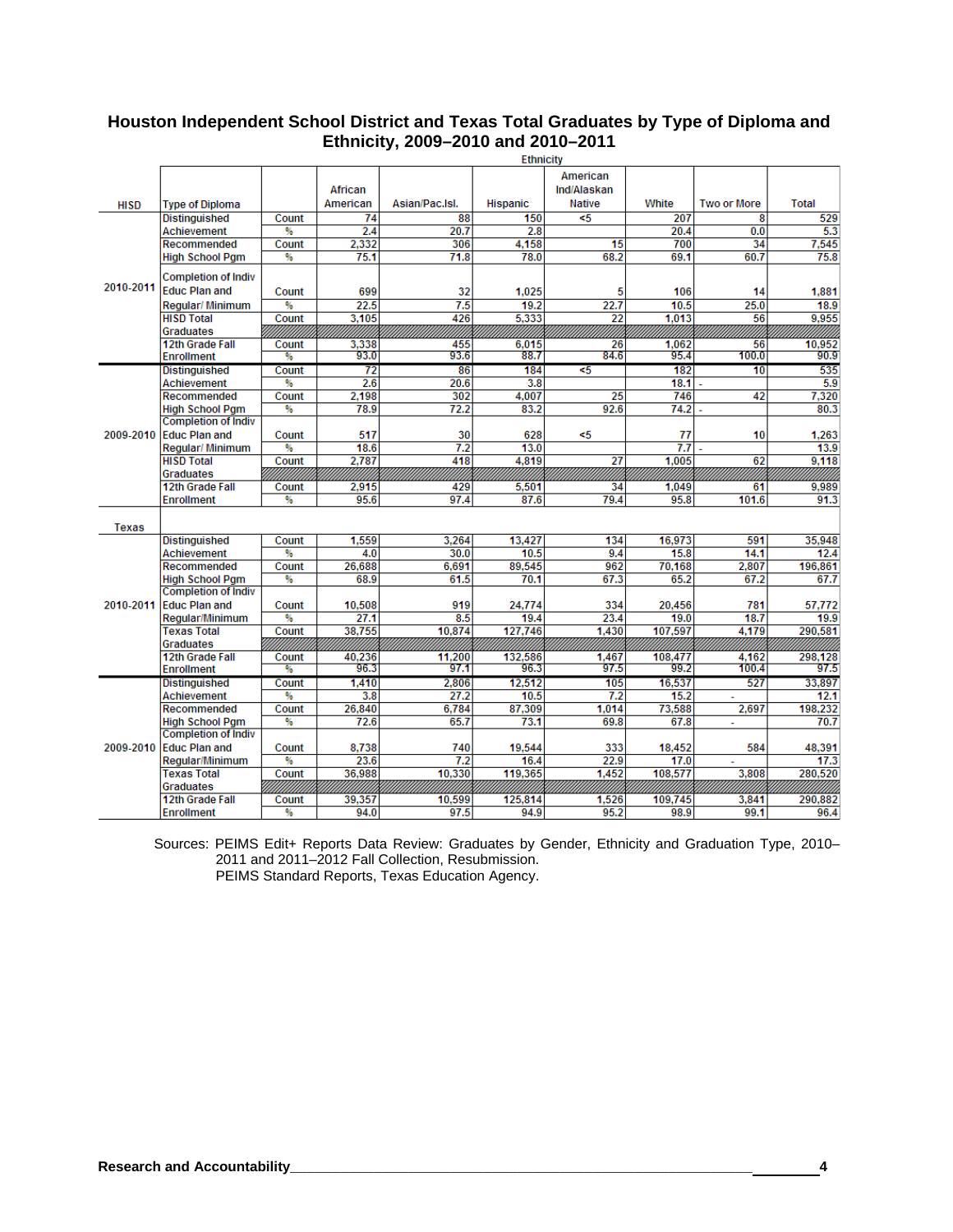|                                    |                  |                                            |                  |                                   | <b>IEP Completion</b><br>All |                          |                  |  |
|------------------------------------|------------------|--------------------------------------------|------------------|-----------------------------------|------------------------------|--------------------------|------------------|--|
|                                    |                  | <b>Distinguished</b><br><b>Achievement</b> |                  | Recommended<br><b>High School</b> |                              | and                      |                  |  |
|                                    |                  |                                            |                  |                                   |                              | Regular/Minimum          |                  |  |
|                                    |                  | Program                                    |                  | Program                           |                              | Program                  |                  |  |
| <b>School</b>                      | N                | $\overline{\frac{9}{6}}$                   | N                | $\overline{\frac{9}{6}}$          | N                            | $\overline{\frac{9}{6}}$ | N                |  |
| <b>Advanced Virtual Academy</b>    | 0                | $\overline{0.0}$                           | 7                | 26.9                              | $\overline{19}$              | 73.1                     | 26               |  |
| Austin HS                          | 0                | 0.0                                        | 356              | 91.8                              | 32                           | 8.2                      | 388              |  |
| <b>Bellaire HS</b>                 | $\overline{122}$ | 17.1                                       | 434              | 61.0                              | 156                          | 21.9                     | 712              |  |
| Carnegie Vanguard HS               | 21               | 26.3                                       | 58               | 72.5                              | 1                            | 1.3                      | 80               |  |
| Challenge HS                       | 56               | 64.4                                       | 30               | 34.5                              | 1                            | 1.1                      | 87               |  |
| Chavez HS                          | 3                | 0.5                                        | 496              | 87.9                              | 65                           | 11.5                     | 564              |  |
| CLC HS                             | 0                | $\overline{0.0}$                           | 49               | 53.3                              | $\overline{43}$              | 46.7                     | 92               |  |
| <b>Community Services</b>          | $\overline{0}$   | $\overline{0.0}$                           | 0                | 0.0                               | 1                            | 100.0                    | 1                |  |
| Davis HS                           | 0                | 0.0                                        | 287              | 76.9                              | 86                           | 23.1                     | $\overline{373}$ |  |
| DeBakey HS                         | 34               | 16.2                                       | 175              | 83.3                              | 1                            | 0.5                      | 210              |  |
| East Early College HS              | $\overline{18}$  | 16.4                                       | 85               | 77.3                              | 7                            | 6.4                      | 110              |  |
| Eastwood Academy                   | 0                | $\overline{0.0}$                           | 65               | 100.0                             | $\overline{0}$               | $\overline{0.0}$         | 65               |  |
| <b>Empowerment College Prep HS</b> | 4                | 44.4                                       | 5                | 55.6                              | $\pmb{0}$                    | 0.0                      | 9                |  |
| Furr HS                            | $\Omega$         | 0.0                                        | 125              | 67.6                              | 60                           | 32.4                     | 185              |  |
| Harper                             | $\overline{0}$   | $\overline{0.0}$                           | 0                | 0.0                               | 8                            | 100.0                    | $\overline{8}$   |  |
| <b>HCC Life Skills</b>             | $\Omega$         | 0.0                                        | 0                | 0.0                               | 18                           | 100.0                    | $\overline{18}$  |  |
| Hope Academy                       | 0                | 0.0                                        | 25               | 75.8                              | 8                            | $\overline{24.2}$        | 33               |  |
| Houston Academy for Int'l Studies  | 29               | 37.7                                       | 48               | 62.3                              | 0                            | 0.0                      | 77               |  |
| Houston Math/Sci./Tech. Center     | 0                | 0.0                                        | 342              | 76.3                              | 106                          | 23.7                     | 448              |  |
| <b>HS Bus &amp; Eco Success</b>    | $\Omega$         | 0.0                                        | 1                | 25.0                              | 3                            | 75.0                     | 4                |  |
| <b>HSLECJ</b>                      | $\overline{5}$   | 4.2                                        | 106              | 88.3                              | $\overline{9}$               | 7.5                      | 120              |  |
| <b>HSPVA</b>                       | 0                | 0.0                                        | 152              | 99.3                              | 1                            | 0.7                      | 153              |  |
| International HS at Sharpstown     | $\overline{1}$   | 2.1                                        | 45               | 95.7                              | $\overline{1}$               | 2.1                      | $\overline{47}$  |  |
| Jones HS                           | $\overline{0}$   | 0.0                                        | $\overline{83}$  | 64.8                              | 45                           | 35.2                     | $\overline{128}$ |  |
| Jordan HS                          | 16               | 5.7                                        | $\overline{215}$ | 76.2                              | $\overline{51}$              | 18.1                     | 282              |  |
| Kashmere HS                        | 0                | 0.0                                        | 68               | 63.0                              | 40                           | 37.0                     | 108              |  |
| Lamar <sub>HS</sub>                | 154              | $\overline{20.7}$                          | 560              | 75.4                              | $\overline{29}$              | $\overline{3.9}$         | $\overline{743}$ |  |
| Leader's Academy HS                | 0                | 0.0                                        | 58               | 98.3                              | 1                            | 1.7                      | $\overline{59}$  |  |
| Lee HS                             | 0                | 0.0                                        | 257              | 83.7                              | 50                           | 16.3                     | 307              |  |
| Liberty HS                         | 0                | 0.0                                        | 31               | 100.0                             | 0                            | 0.0                      | 31               |  |
| <b>Madison HS</b>                  | $\Omega$         | $\overline{0.0}$                           | 436              | 88.3                              | $\overline{58}$              | 11.7                     | 494              |  |
| Milby HS                           | $\overline{5}$   | 1.0                                        | 379              | 78.0                              | 102                          | 21.0                     | 486              |  |
| Mount Carmel Academy               | $\overline{4}$   | 7.7                                        | 38               | 73.1                              | $\overline{10}$              | 19.2                     | $\overline{52}$  |  |
| <b>New Aspirations HS</b>          | $\overline{0}$   | $\overline{0.0}$                           | $\overline{32}$  | $\overline{54.2}$                 | $\overline{27}$              | 45.8                     | $\overline{59}$  |  |
| <b>REACH HS</b>                    | $\mathbf 0$      | 0.0                                        | 1                | 1.4                               | 72                           | 98.6                     | 73               |  |
| Reagan HS                          | $\Omega$         | 0.0                                        | 265              | 70.1                              | $\overline{113}$             | 29.9                     | 378              |  |
| Rogers, T. H. MS                   | 0                | $\overline{0.0}$                           | 0                | 0.0                               | 9                            | 100.0                    | 9                |  |
| Scarborough HS                     | $\overline{0}$   | 0.0                                        | 101              | 71.1                              | 41                           | 28.9                     | 142              |  |
| Sharpstown HS                      | $\overline{0}$   | 0.0                                        | 170              | 85.0                              | $\overline{30}$              | 15.0                     | $\overline{200}$ |  |
| Soar Center                        | 0                | 0.0                                        | 0                | 0.0                               | 8                            | 100.0                    | 8                |  |
| Sterling HS                        | $\overline{0}$   | 0.0                                        | 170              | 70.5                              | $\overline{71}$              | 29.5                     | 241              |  |

# **HISD Graduates by School and Type of Diploma, 2010–2011**